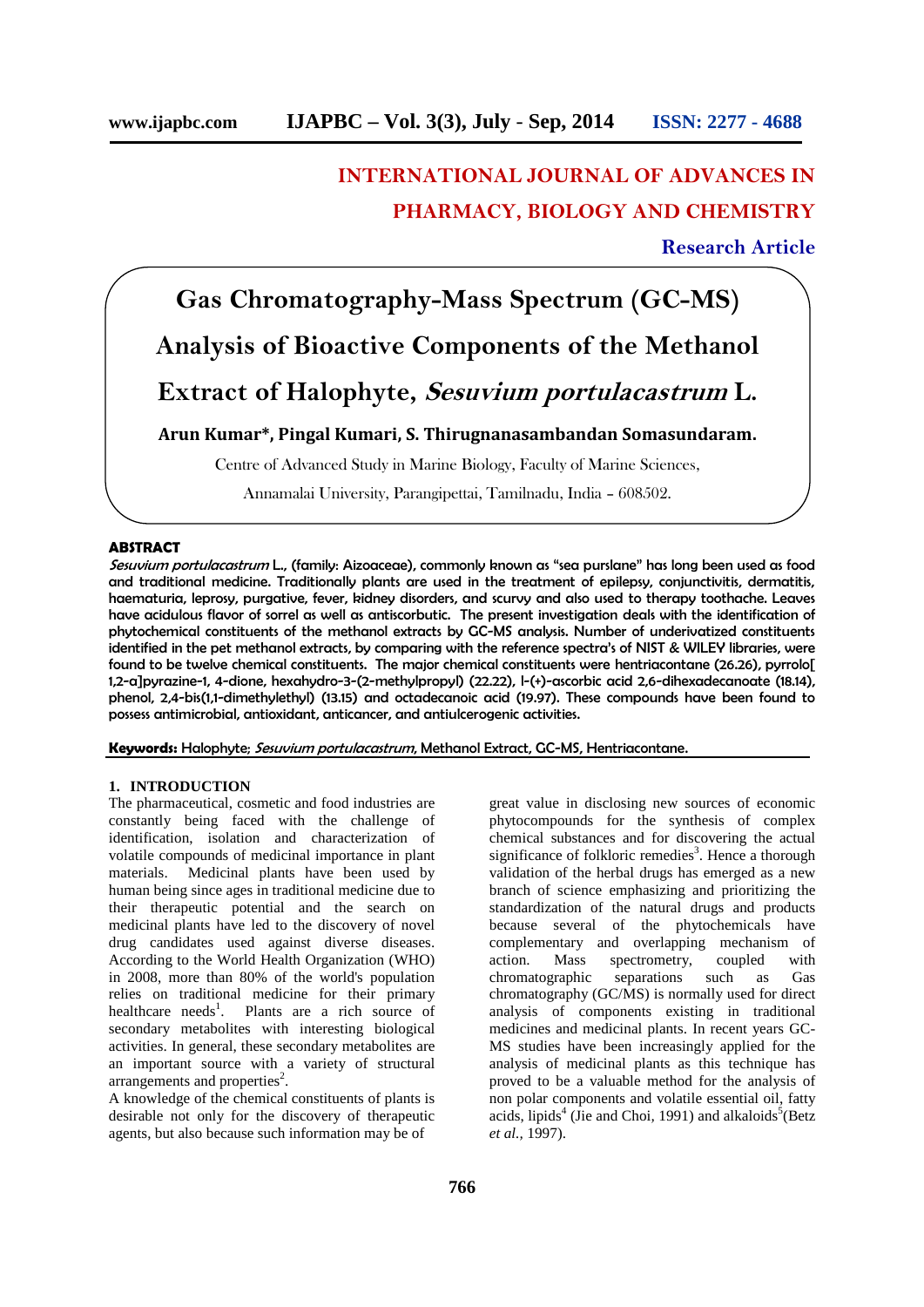Halophytes grow in a wide variety of saline habitats, from coastal sand dunes, salt marshes and mudflats to inland deserts, salt flats and steppes<sup>6</sup>. These plants are characterized by a high physiological plasticity not only for their salt tolerance limits, but also for the climatic zone from which they originate. A geographical classification differentiates between hydrohalophytes, typical from brackish wetlands, and xerohalophytes, that are particularly well-adapted to deserts and low-moisture environments<sup>7</sup>. Recently, works on halophyte species, native of saline biotopes characterised by a high physiological plasticity, showed that these plants display strong antimicrobial activity, powerful scavenging capacity against free radicals and high polyphenol levels $8, 9$ .

Sesuvium portulacastrum (L.), a member of the family Aizoaceae, is an important halophyte in the category of ''salt accumulator'' plants which accumulates high salt concentration in their cells and tissues and overcomes salt toxicity by developing succulence. This plant is used as a fodder for animals and has an ornamental value since it blooms throughout the year in the barren areas<sup>10</sup>. Due to its survival in adverse environmental conditions, the plant is recognized as a promising candidate for the environmental protection  $10, 11, 12, 13, 14, 15, 16, 17,$ <br> $18$  Modicinelly and componically Sequence

 $18$ . Medicinally and economically, Sesuvium containing secondary metabolites has shown a great potential as a substitute for some synthetic raw materials in the food, perfumery, cosmetic and pharmaceutical industries<sup>19</sup>. This plant is used in traditional medicine as a remedy for fever, kidney disorders and scurvy<sup>20</sup>by the indigenous people in Africa, Latin America and in Asian countries such as India, China, Pakistan and Japan. The plant is used on the Senegal coast as a haemostatic and a decoction of it is considered to be the best known antidote for stings of venomous fish. Leaves have acidulous flavor of sorrel as well as antiscorbutic<sup>21</sup>. S. *portulacastrum*expresses fatty acid methyl esters (FAME extract) which can be used in medicine as a potential antimicrobial and antifungal agent<sup>22</sup>. The essential oil from the fresh leaves of *S. portulacastrum* exhibited antibacterial, antifungal and antioxidant activity<sup>23</sup>. Thus, the aim of the present work was to identify the phytochemical constituents with the aid of GC-MS technique.

#### **2. MATERIALS AND METHODS 2.1. Collection of plant material**

The Fresh leaves and stems of *Sesuvium portulacastrum* were collected from Vellar estuary (Lat.  $11^0$  29'N and Long.79<sup>0</sup> 49'E), Parangipettai, Tamilnadu, India in December 2012. The collected specimens were identified based on the manual by Kathiresan<sup>24</sup>. Withered leaves and stems were rinsed

under running tap water to eliminate dust. After that samples were washed several times with distilled water and air-dried at  $25{\text -}30^0$ C for about 3-5 days. The dried samples were ground to fine powder using mortar and pestle. The powder was passed through a sieve of 22 mm mesh size.

#### 2.2. **Preparation of extract**

The air dried plant powder (10g) was extracted with 100ml of methanolsolvent in 1:10 ratio. This mixture was kept in mechanical shaker up to 72 hours for separation of bioactive compounds. The extract was filtered through filter paper (Whatmann No. 1) and allow to evaporation in a room temperature. Weigh the extract obtained with each solvent and calculate its percentage of the dried weight of the plant material. The obtained extracts were stored then subjected to further analysis.

#### **2.3. Identification of phytochemicals through GC - MS analysis**

GC-MS technique was used in this study to identify the components present in the extract. GC-MS technique was carried out at VIT University, Vellore, Tamil Nadu. GC-MS analysis of this extract was performed using a Perkin Elmer GC Claurus680 system and gas chromatograph interfaced to a Mass Spectrometer (GC-MS) equipped with Elite-5MS column (30.0m, 0.25mmID, 250μm df). For GC-MS detection, an electron ionization energy system with ionization energy of 70eV was used. Helium gas (99.99%) was used as the carrier gas at a constant flow rate of 1ml/min. and an injection volume of 1ul was employed (Split ratio of 10:1). Injector temperature was 250ºC. The oven temperature was programmed from Initial temp 60°C for 2 min, ramp 10°C/min to 300°C, hold 6 min. Mass spectra were taken at 70eV; a scan interval of 0.5 seconds and fragments from 50 to 600 Da. Total GC running time was 32 min. The relative percentage amount of each component was calculated by comparing its average peak area to the total areas. Software adopted to handle mass spectra and chromatograms was a Turbomass Ver5.4.2.

#### 2.4. **Identification of Components**

Interpretation on mass spectrum of GC-MS was conducted using the data base of National Institute Standard and Technology (NIST) and Wiley spectra Libraries. Spectrum of the unknown component was compared with the spectrum of known components stored in the NIST Library having more than 62,000 patterns. The molecular weight, molecular formula and the number of hits used to identify the name of the compound from NIST and Wiley spectra Libraries were recorded.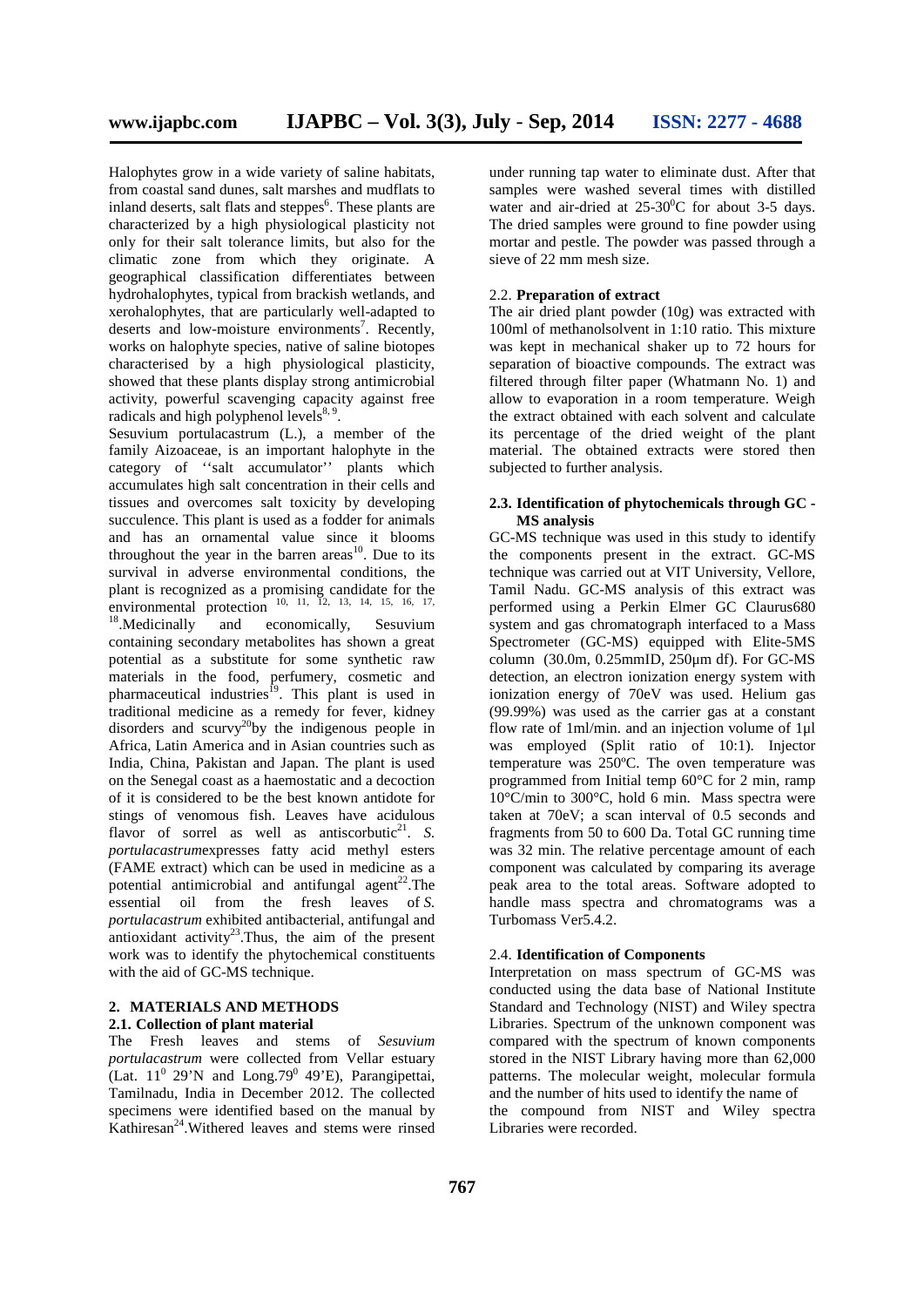| Table 1                                                                  |
|--------------------------------------------------------------------------|
| PHYTOCOMPONENTS IDENTIFIED IN THE METHANOLIC EXTRACTS OF THE WHOLE PLANT |
| OF SESUVIUM PORTULACASTRUMBY GC-MS                                       |

| S. No | RT     | Name of the compound                                               | <b>Molecular</b><br>Formula | <b>MW</b> | Peak<br>Area % |
|-------|--------|--------------------------------------------------------------------|-----------------------------|-----------|----------------|
| 1.    | 13.158 | PHENOL, 2,4-BIS(1,1-DIMETHYLETHYL)-                                | C14H22O                     | 206       | 18.571         |
| 2.    | 16.904 | PYRROLO[1,2-A]PYRAZINE-1,4-DIONE,<br>HEXAHYDRO-3-(2-METHYLPROPYL)- | C11H18O2N2                  | 210       | 6.789          |
| 3.    | 17.279 | <b>BUTANOIC ACID, PYRROLIDIDE</b>                                  | C8H15ON                     | 141       | 3.799          |
| 4.    | 17.865 | L-PROLINE, N-VALERYL-, HEXADECYL ESTER                             | C26H49O3N                   | 423       | 3.403          |
| 5.    | 18.030 | PYRROLO[1,2-A]PYRAZINE-1,4-DIONE,<br>HEXAHYDRO-3-(2-METHYLPROPYL)- | C11H18O2N2                  | 210       | 6.853          |
| 6.    | 18.140 | L-(+)-ASCORBIC ACID 2,6-DIHEXADECANOATE                            | C38H68O8                    | 652       | 33.988         |
| 7.    | 18.295 | HEPTACOSYL HEPTAFLUOROBUTYRATE                                     | C31H55O2F7                  | 592       | 4.114          |
| 8.    | 19.975 | OCTADECANOIC ACID                                                  | C18H36O2                    | 284       | 9.943          |
| 9.    | 22.221 | PYRROLO[1,2-A]PYRAZINE-1,4-DIONE,<br>HEXAHYDRO-3-(PHENYLMETHYL)-   | C14H16O2N2                  | 244       | 5.751          |
| 10.   | 24.887 | <b>HENTRIACONTANE</b>                                              | C31H64                      | 436       | 1.723          |
| 11.   | 25.588 | <b>HENTRIACONTANE</b>                                              | C31H64                      | 436       | 1.911          |
| 12.   | 26.263 | <b>HENTRIACONTANE</b>                                              | C31H64                      | 436       | 1.605          |



**Figure 1 GC-MS pattern of Phytoconstituents obtained from** *Sesuvium portulacastrum*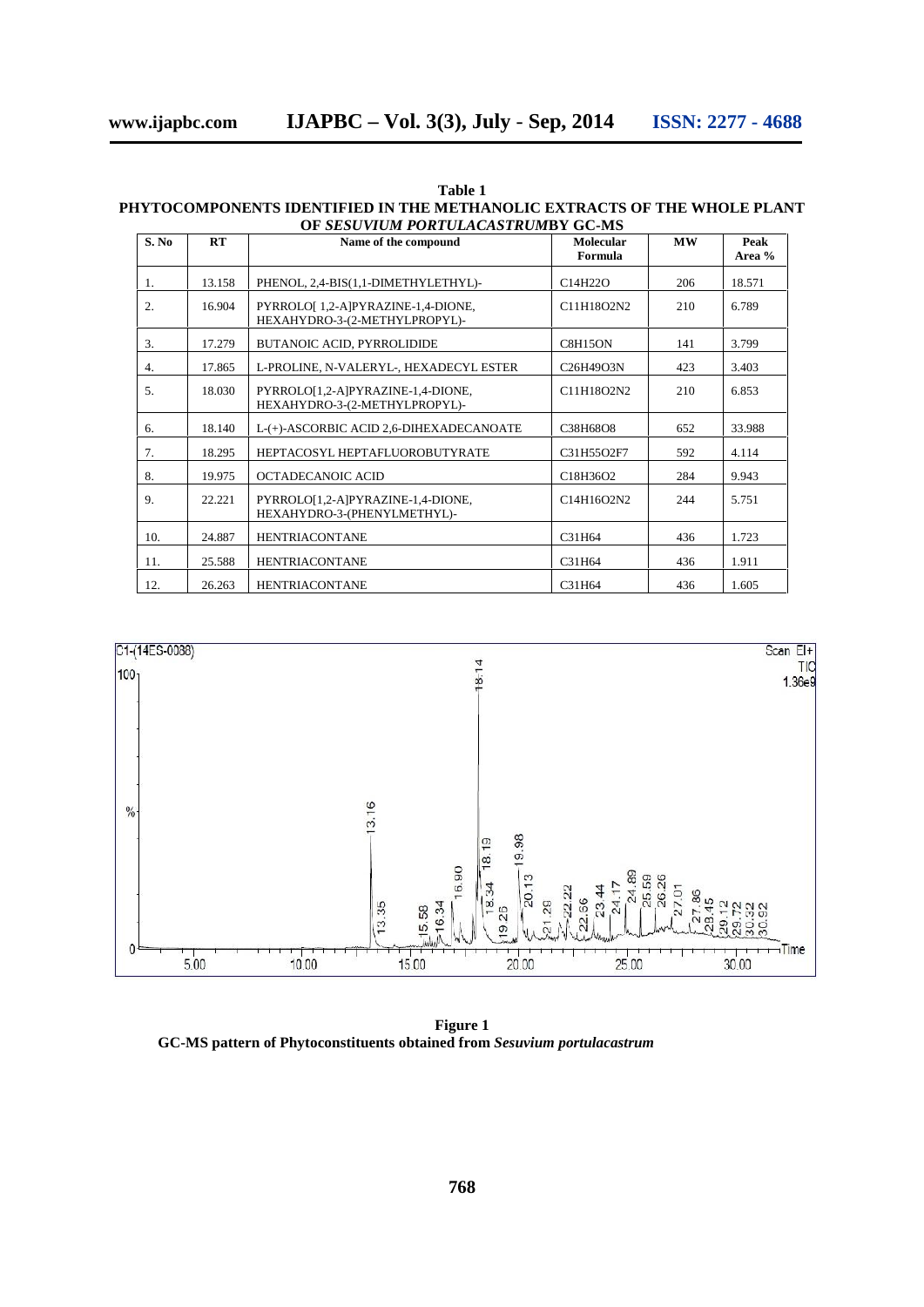

**Figure 2 The mass spectrum analysis and structure of Hentriacontane**



**Figure 3 The mass spectrum analysis and structure of L-(+)-ascorbic acid, 2-6-dihexadecanoate**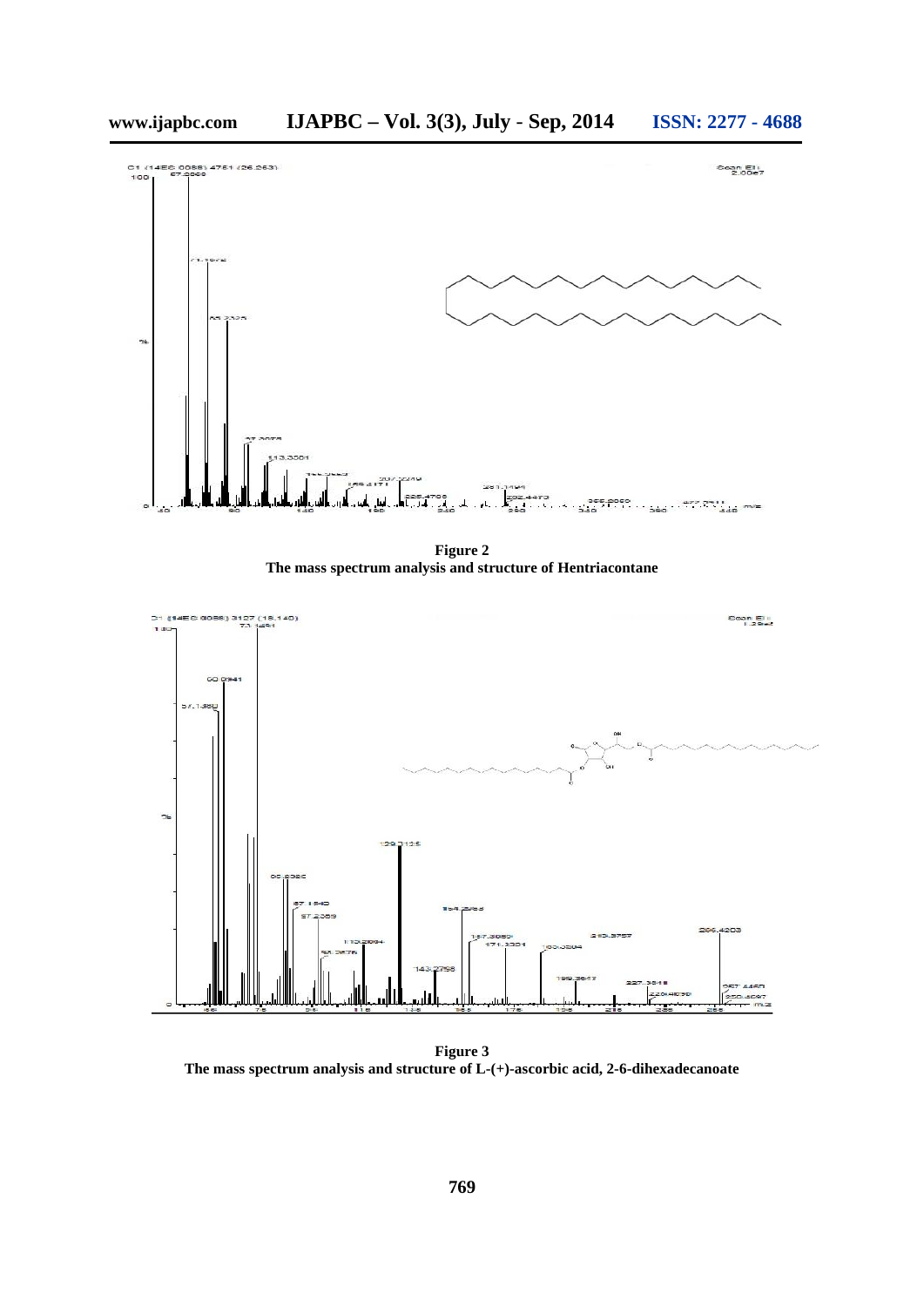

**Figure. 4 The mass spectrum analysis and structure of phenol, 2,4-bis(1,1-dimethylethyl)**

#### **3. RESULTS AND DISCUSSION**

The more precise information in qualitative analysis can be obtained by gas-chromatography coupled with mass spectrometry<sup>25</sup>. For quantitative determination, gas-chromatography with flame ionization detector (GC-FID) and GC-MS are preferred<sup>26, 27, 28</sup>. The compounds present in the methanolic extract of *Sesuvium portulacastrum were* identified by GC-MS analysis (Figure 1).

On comparison of the mass spectra of the constituents with the NIST library, thirteen peaks were obtained out of which twelve phytoconstituents were characterized and identified.

The active principle Molecular Weight (MW), concentration (%), molecular Formula (MF), and retention time (RT) is presented in Table 1.

Among the twelve compounds identified after GC- MS, one of compoundsHentriacontane, a saturated hydrocarbon, the major compound was identified has been isolated from*Scabiosacomosa*. It is reported to be responsible for its uptake in the soil by plant and shown to be involved with stimulation of fungal spore germination. Hentriacontane has also been isolated from spinach leaves, and discovered to be unsaponifiable and shown to have possible antitumour activity<sup>29</sup>. Other compound phenol, 2, 4-bis (1, 1-dimethylethyl), theiranti-inflammatory activity, in comparison with indomethacin and vitamin  $E^{30}$ (Costantino*et.al.,*1993). L-(+)-ascorbic acid, 2-6 dihexadecanoate which is a derivative of ascorbic

acid, vitamin C, is present in the essential oil. Vitamin C is an antioxidant and belongs to the class of compounds identified to enhance sperm quality and prevent sperm agglutination, thus making them more motile with forward progression and hence promote male fertility<sup>31, 32</sup>. L-(+)-ascorbic acid, 2-6dihexadecanoate has also been isolated from *Ipomoea pes-caprae (L.) R.Br* leaves<sup>33</sup>.

They were identified as three major phytochemical constituent's mass spectra are presented in Figure 2- Figure 4. They were identified as Hentriacontane, L- (+)-ascorbic acid, 2-6-dihexadecanoate and phenol, 2,4-bis(1,1-dimethylethyl).

#### **4. CONCLUSION**

Therefore, GC-MS method is a direct and fast analytical approach for identification of phytocompoundsand only few grams of plant material is required. The importance of the study is due to the biological activity of some of these compounds. The present study, which reveals the presence of components in *Sesuvium portulacastrum* suggest that the contribution of these compounds on the pharmacological activity should be evaluated. Thus the plant studied can be used as a potential source of new useful drugs. The phytochemical characterization of the extracts, the isolation of responsible bioactive compounds and their biological activity are necessary for future studies.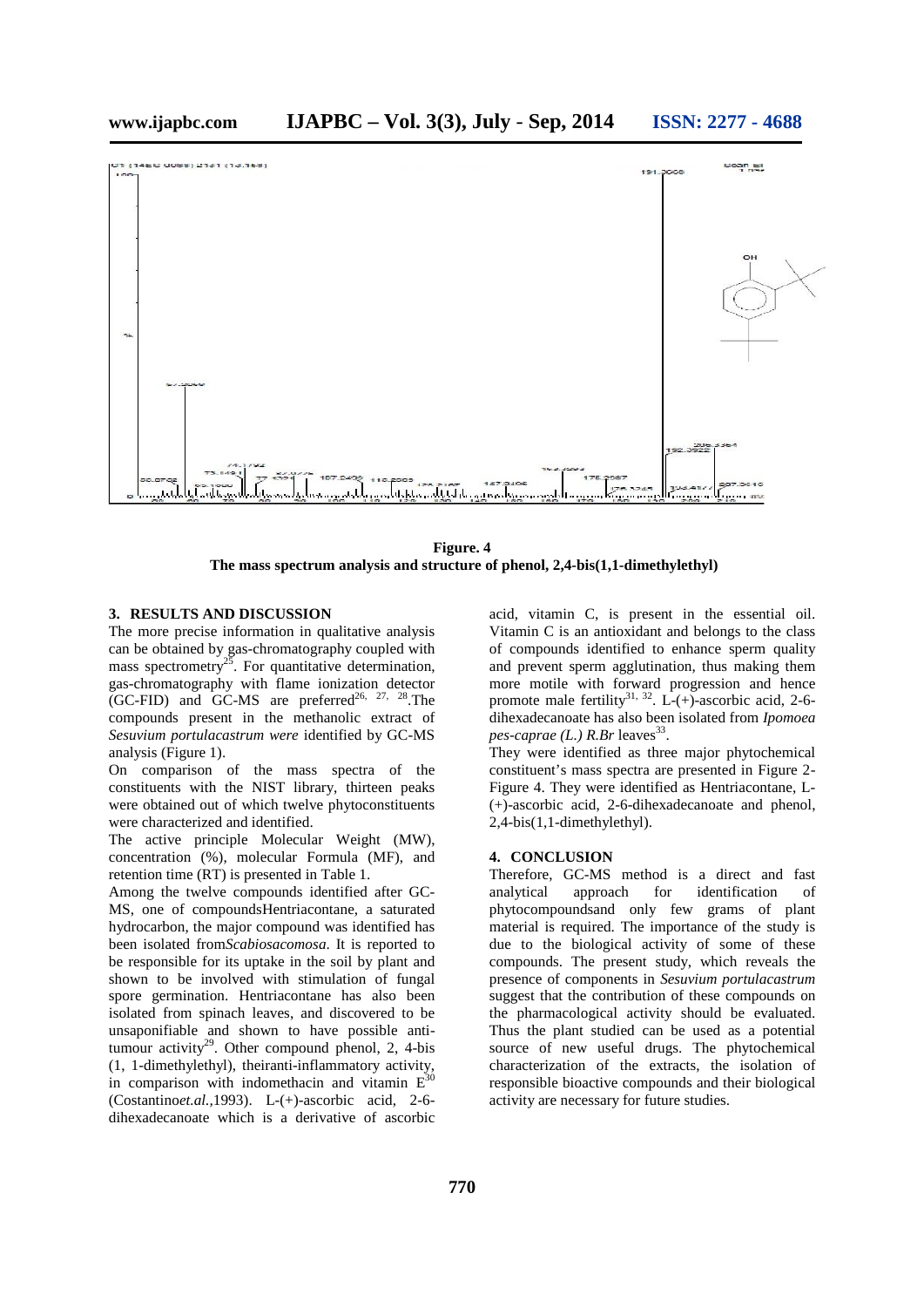#### **5. ACKNOWLEDGEMENT**

This work was supported by grants received under Centre of Excellence and programme support in areas of Biotechnology, Department of Biotechnology, Government of India, New Delhi.

#### **6. REFERENCES**

- 1. Pierangeli G, Vital G and Rivera W. Antimicrobial activity and cytotoxicity of *Chromolaenaodorata*(L. f) King and Robinson and *Uncariaperrottetii*(A. Rich) Merr Extracts. J. Medicinal Plants Res 2009; 3(7): 511-518.
- 2. De-Fatima A, Modolo LV, Conegero LS, Pilli RA, Ferreira CV, Kohn LK, de-Carvalho JE. Lactones and their derivatives: biological activities, mechanisms of action and potential leads for drug design. Curr. Med. Chem. 2006; 13: 3371-3384.
- 3. Milne A. Inhalational and local anesthetics reduce tactile and thermal responses in *Mimosa pudicalinn*. Masui1993; 1190-3.
- 4. Jie MSF and Choi CYC. J. Int. Fed. Clin. Chem1991; 3: 122.
- **5.** Betz JM, Gay ML, Mossoba MM, Adams S and Portz BS.Chiral gas chromatographic determination of ephedrine-type alkaloids in dietary supplements containing MáHuáng.J AOAC Int1997; 80: 303 -15.<br>6. El Shaer H.M. Potential of halophytes as
- animal fodder in Egypt, in: H. Lieth, M. Mochtchenko (Eds.), Part II: Chemical Contents. Cash Crop Halophytes: Recent Studies, Kluwer Academic Publishers, Dordrecht, Boston, London 2003; 111–120.
- 7. Tipirdamaz R., D. Gagneul, C. Duhaze, A. Aınouche, C. Monnier, D. Zkuma, F. Larher. Clustering of halophytes from an inland salt marsh in Turkey according to their ability to accumulate sodium and nitrogenous osmolytes. Environmental and Experimental Botany 2006; 57: 139–153.
- 8. Ksouri, R., Falleh, H., Megdiche, W., Trabelsi, N., Hamdi, B., Chaieb, K., et al. Antioxidant and antimicrobial activities of the edible medicinal halophyte Tamarixgallica L. and related polyphenolic constituents. Food and Chemical Toxicology2006; 47: 2083– 2091.
- 9. Meot-Duros, L., Cérantola, S., Talarmin, H., Le Meur, C., Le Floch, G., &Magné, C. New antibacterial and cytotoxic activities of falcarindiol isolated in Crithmummaritimum L. Leaf extract. Food and Chemical Toxicology 2010; 48(2): 553–557.
- 10. Lokhande VH, Nikam TD, Suprasanna P. *Sesuvium portulacastrum* (L.) L., a promising halophyte: cultivation, utilization and distribution in India. Genet Resour Crop Evol 2009a; 56:741–747
- 11. Ghnaya T, Slama I, Messedi D, Grignon C, Ghorbel MH, Abdelly C. Cd-induced growth reduction in the halophyte Sesuvium portulacastrum is significantly improved by NaCl. J Plant Res 2005; 120: 309–316
- 12. Lokhande VH, Srivastava S, Patade VY, Dwivedi S, Tripathi RD, Nikam TD, Suprasanna P. Investigation of arsenic accumulation and tolerance in *Sesuvium portulacastrum* (L.) L. Chemosphere 2010a; doi:10.1016/j.chemosphere.2010.10.059
- 13. Ghnaya T, Slama I, Messedi D, Grignon C, Ghorbel MH, Abdelly C. Effect of  $Cd^{2+}$  on  $K^+$ ,  $Ca<sup>+</sup>$  and N uptake in two halophytes Sesuvium portulacastrum and Mesembrynathemumcrystallinum: consequences on growth. Chemosphere 2007; 67:72–79.
- 14.Rabhi M, Hafsi C, Lakhdar A, Barhoumi Z, Hamrouni MH, Abdelly C, Smauoi A. Evaluation of the capacity of three halophytes to desalinize their rhizosphere as grown on saline soils under nonleaching conditions. Afr J Ecol 2009; 47:463–468
- 15.Rabhi M, Giuntini D, Castagna A, Remorini D, Baldan B, Smaoui A, Abdelly C, Ranieri A. *Sesuvium portulacastrum* maintains adequate gas exchange, pigment composition, and thylakoid proteins under moderate and high salinity. J Plant Physiol. 2010; doi: 10.1016/j.jplph.2010.05.009
- 16. Moseki B, Buru JC. Ionic and water relations of *Sesuvium portulacastrum* (L). Sci Res Essay 2010; 5:35–40
- 17. Zaier H, Ghnaya T, Lakhdar A, Baioui R, Ghabriche R, Mnasri M, Sghair S, Lutts S, Abdelly C. Comparative study of Pbphytoextraction potential in Sesuvium portulacastrum and Brassica juncea: tolerance and accumulation. J Hazardous Mat*.* 2010a; doi: 10.1016/j.jhazmat.2010.07.068
- 18. Zaier H, Mudarra A, Kutscher D, Fernandez de la Campa MR, Abdelly C, Sanz-Medel A. Induced lead binding phytochelatins in *Brassica juncea* and *Sesuvium portulacastrum* investigated by orthogonal chromatography inductively coupled plasma-mass spectrometry and matrix assisted laser desorption ionization-time of flinve-mass spectrometry. Anal ChimicaActa. 2010; 25;671(1-2):48-54